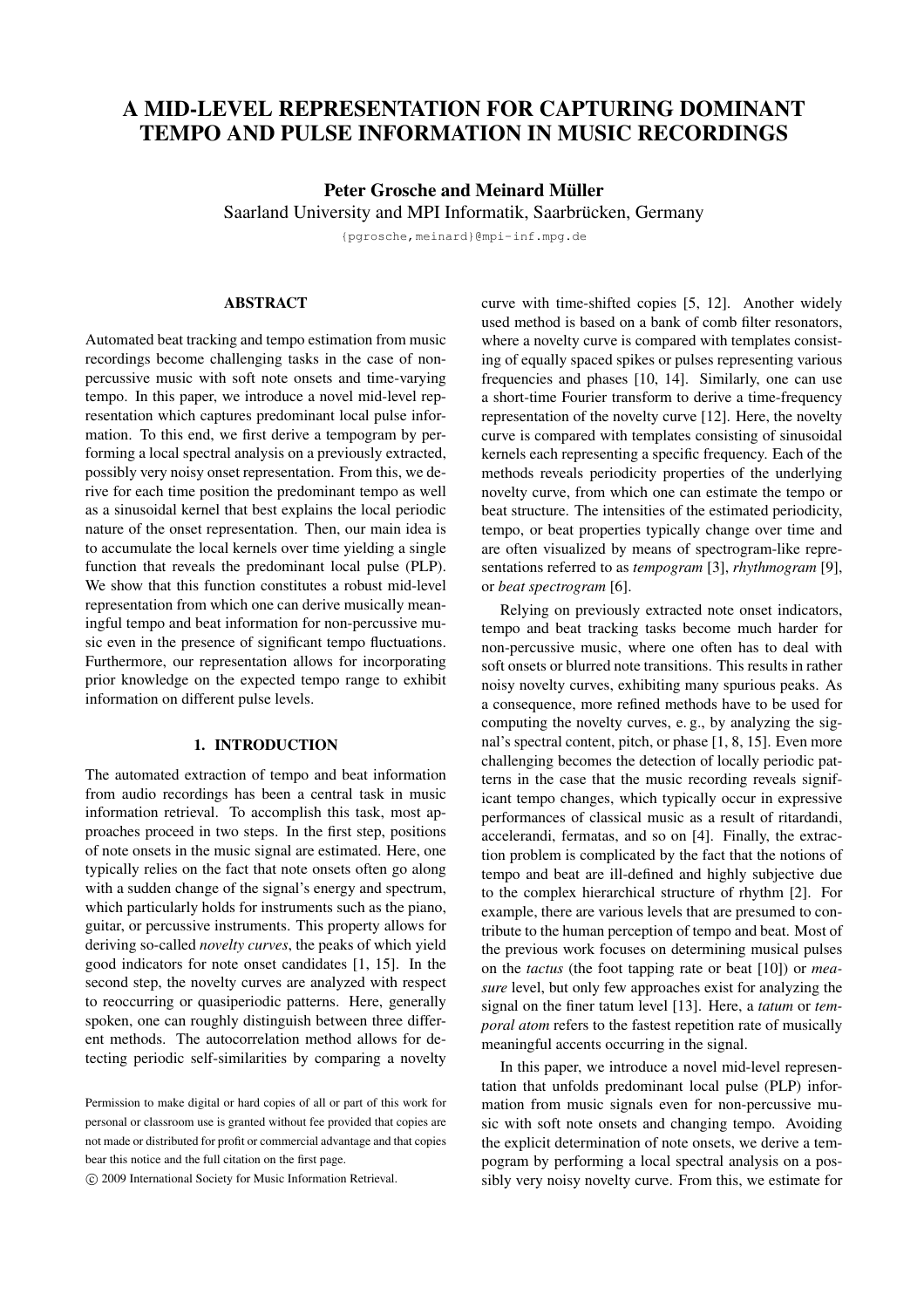each time position a sinusoidal kernel that best explains the local periodic nature of the novelty curve. Since there may be a number of outliers among these kernels, one usually obtains unstable information when looking at these kernels in a one-by-one fashion. Our idea is to accumulate all these kernels over time to obtain a mid-level representation, which we refer to as *predominant local pulse* (PLP) curve. As it turns out, PLP curves are robust to outliers and reveal musically meaningful periodicity information even in the case of poor onset information. Note that it is not the objective of our mid-level representation to directly reveal musically meaningful high-level information such as tempo, beat level, or exact onset positions. Instead, our representation constitutes a flexible tool for revealing locally *predominant* information, which may then be used for tasks such as beat tracking, tempo and meter estimation, or music synchronization [10, 11, 14]. In particular, our representation allows for incorporating prior knowledge, e. g., on the expected tempo range, to exhibit information on different pulse levels. In the following sections, we give various examples to illustrate our concept.

The remainder of this paper is organized as follows. In Sect. 2, we review the concept of novelty curves while introducing a variant used in the subsequent sections. Sect. 3 constitutes the main contribution of this paper, where we introduce the tempogram and the PLP mid-level representation. Examples and experiments are described in Sect. 4 and prospects of future work are sketched in Sect. 5.

### **2. NOVELTY CURVE**

Combining various ideas from [1, 10, 15], we now exemplarily describe an approach for computing novelty curves that indicate note onset candidates. Note that the particular design of the novelty curve is not in the focus of this paper. Our mid-level representation as introduced in Sect. 3 is designed to work even for noisy novelty curves with a poor pulse structure. Naturally, the overall result may be improved by employing more refined novelty curves as suggested in [15]. Given a music recording, a shorttime Fourier transform is used to obtain a spectrogram  $X = (X(k,t))_{k,t}$  with  $k \in [1:K] := \{1,2,\ldots,K\}$ and  $t \in [1 : T]$ . Here, K denotes the number of Fourier coefficients, T denotes the number of frames, and  $X(k, t)$ denotes the  $k^{\text{th}}$  Fourier coefficient for time frame t. In our implementation, each time parameter  $t$  corresponds to 23 milliseconds of the audio. Next, we apply a logarithm to the magnitude spectrogram  $|X|$  of the signal yielding  $Y := \log(1 + C \cdot |X|)$  for a suitable constant  $C > 1$ , see [10]. Such a compression step not only accounts for the logarithmic sensation of sound intensity but also allows for adjusting the dynamic range of the signal to enhance the clarity of weaker transients, especially in the highfrequency regions. In our experiments, we use the value  $C = 1000$ . To obtain a novelty curve, we basically compute the discrete derivative of the compressed spectrum Y . More precisely, we sum up only positive intensity changes to emphasize onsets while discarding offsets to obtain the



**Figure 1:** Excerpt of Shostakovich's second Waltz from Jazz Suite No. 2. The audio recording is a temporally warped orchestral version conducted by Yablonsky with a linear tempo increase (216 − 265 BPM). **(a)** Piano-reduced score of measures 13 − 24. **(b)** Ground truth onsets. **(c)** Novelty curve ∆ with local mean. **(d)** Novelty curve  $\overline{\Delta}$ . **(e)** Magnitude tempogram |T| for KS = 4 sec. **(f)** Estimated tempo  $\tau_t$ . **(g)** PLP curve Γ.

novelty function  $\Delta : [1 : T - 1] \rightarrow \mathbb{R}$ :

$$
\Delta(t) := \sum_{k=1}^{K} |Y(k, t+1) - Y(k, t)| \ge 0 \tag{1}
$$

for  $t \in [1 : T - 1]$ , where  $|x| > 0 := x$  for a non-negative real number x and  $|x|_{\geq 0} := 0$  for a negative real number  $x$ . Fig. 1c shows the resulting curve for a music recording of an excerpt of Shostakovich's second Waltz from the Jazz Suite No. 2. To obtain our final novelty function  $\bar{\Delta}$ , we subtract the local average and only keep the positive part (half-wave rectification), see Fig. 1d. In our implementation, we actually use a higher-order smoothed differentiator. Furthermore, we process the spectrum in a bandwise fashion [14] using 5 bands. The resulting 5 novelty curves are weighted and summed up to yield the final novelty function. For details, we refer to the quoted literature.

#### **3. TEMPOGRAM AND PLP CURVE**

We now analyze the novelty curve with respect to local periodic patterns. Note that the novelty curve as introduced above typically reveals the note onset candidates in form of impulse-like spikes. Due to extraction errors and local tempo variations, the spikes may be noisy and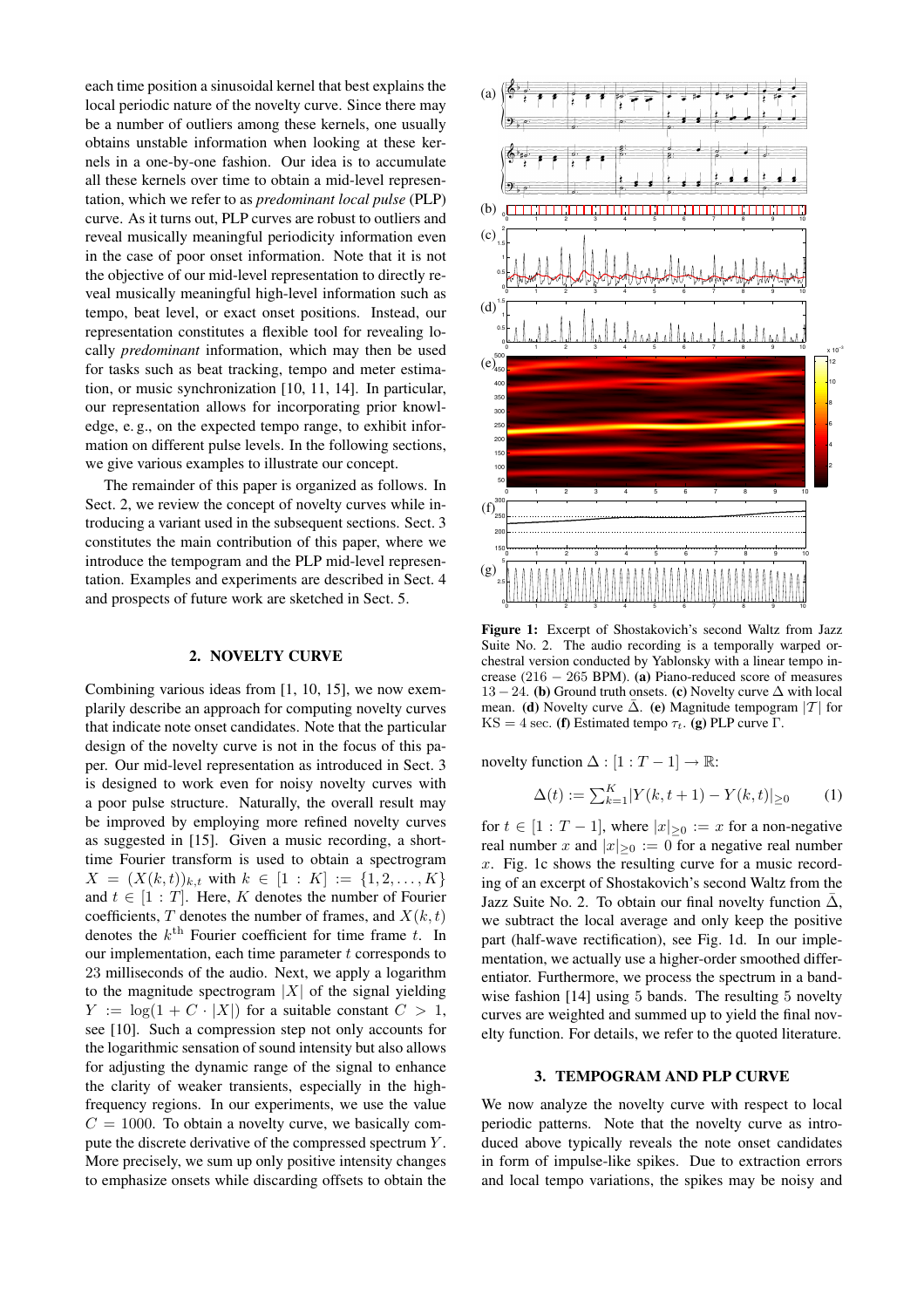irregularly spaced over time. Dealing with spiky novelty curves, autocorrelation methods [5] as well as comb filter techniques [14] encounter difficulties in capturing the quasiperiodic information. This is due to the fact that spiky structures are hard to identify by means of spiky analysis functions in the presence of irregularities. In such cases, smoothly spread analysis functions such as sinusoids are much better suited to detect locally distorted quasiperiodic patterns. Therefore, similar to [12], we use a short-time Fourier transform to analyze the novelty curves. More precisely, let  $\overline{\Delta}$  be the novelty curve as described in Sect. 2. To avoid boundary problems, we assume that  $\bar{\Delta}$  is defined on  $\mathbb Z$  by setting  $\bar{\Delta}(t) := 0$  for  $t \in \mathbb Z \setminus [1 : T - 1]$ . Furthermore, we fix a window function  $W : \mathbb{Z} \to \mathbb{R}$  centered at  $t = 0$  with support  $[-N : N]$ . In our experiments, we use a Hann window of size  $2N + 1$ . Then, for a frequency parameter  $\omega \in \mathbb{R}_{\geq 0}$ , the complex Fourier coefficient  $\mathcal{F}(t,\omega)$ is defined by

$$
\mathcal{F}(t,\omega) = \sum_{n \in \mathbb{Z}} \bar{\Delta}(n) \cdot W(n-t) \cdot e^{-2\pi i \omega n} . \quad (2)
$$

Note that the frequency  $\omega$  corresponds to the period  $1/\omega$ . In the context of beat tracking, we rather think of tempo measured in beats per minutes (BPM) than of frequency measured in Hertz (Hz). Therefore, we use a tempo parameter  $\tau$  satisfying the equation  $\tau = 60 \cdot \omega$ .

Similar to a spectrogram, we define a *tempogram* which can be seen as a two-dimensional *time-pulse representation* indicating the strength of the local pulse over time. Here, intuitively, a *pulse* can be thought of a periodic sequence of accents, spikes or impulses. We specify the periodicity of a pulse in terms of a tempo value (in BPM). The semantic level of a pulse is not specified and may refer to the tatum, the tactus, or measure level. Now, let  $\Theta \subset \mathbb{R}_{>0}$ be a finite set of tempo parameters. In our experiments, we mostly use the set  $\Theta = [30 : 500]$ , covering the (integer) musical tempi between 30 and 500 BPM. Here, the bounds are motivated by the assumption that only events showing a temporal separation between 120 milliseconds and 2 seconds contribute to the perception of rhythm [2]. Then, the tempogram is a function  $T : [1 : T] \times \Theta \rightarrow \mathbb{C}$  defined by

$$
\mathcal{T}(t,\tau) = \mathcal{F}(t,\tau/60). \tag{3}
$$

For an example, we refer to Fig. 1e, which shows the magnitude tempogram  $|T|$  for our Shostakovich example. Note that the complex-valued tempogram contains magnitude as well as phase information. We now make use of both, the magnitudes and the phases given by  $T$ , to derive a mid-level representation that captures the *predominant local pulse* (PLP) of accents in the underlying music signal. Here, the term *predominant pulse* refers to the pulse that is most noticeable in the novelty curve in terms of intensity. Furthermore, our representation is *local* in the sense that it yields the predominant pulse for each time position, thus making local tempo information explicit, see also Fig. 1f. Also, the semantic level of the pulse may change over time, see Fig. 4a. This will be discussed in detail in Sect. 4.

To compute our mid-level representation, we determine for each time position  $t \in [1 : T]$  the tempo parameter



**Figure 2: (a)** Optimal sinusoidal kernel  $\kappa_t$  for various time parameters  $t$  using a kernel size of  $4$  seconds for the novelty curve shown in Fig. 1d. **(b)** Accumulation of all kernels. From this, the PLP curve  $\Gamma$  (see Fig. 1f) is obtained by half-wave rectification.

 $\tau_t \in \Theta$  that maximizes the magnitude of  $\mathcal{T}(t, \tau)$ :

$$
\tau_t := \operatorname{argmax}_{\tau \in \Theta} |\mathcal{T}(t, \tau)|. \tag{4}
$$

The corresponding phase  $\varphi_t$  is defined by [11]:

$$
\varphi_t := \frac{1}{2\pi} \arccos\left(\frac{\text{Re}(\mathcal{T}(t,\tau_t))}{|\mathcal{T}(t,\tau_t)|}\right). \tag{5}
$$

Using  $\tau_t$  and  $\varphi_t$ , the optimal sinusoidal kernel  $\kappa_t : \mathbb{Z} \to \mathbb{R}$ for  $t \in [1 : T]$  is defined as the windowed sinusoid

$$
\kappa_t(n) := W(n-t)\cos(2\pi(\tau_t/60 \cdot n - \varphi_t)) \qquad (6)
$$

for  $n \in \mathbb{Z}$ . Fig. 2a shows various optimal sinusoidal kernels for our Shostakovich example. Intuitively, the sinusoid  $\kappa_t$  best explains the local periodic nature of the novelty curve at time position  $t$  with respect to the set  $\Theta$ . The period  $60/\tau_t$  corresponds to the predominant periodicity of the novelty curve and the phase information  $\varphi_t$  takes care of accurately aligning the maxima of  $\kappa_t$  and the peaks of the novelty curve. The properties of the kernels  $\kappa_t$  depend not only on the quality of the novelty curve, but also on the window size  $2N+1$  of W and the set of frequencies  $\Theta$ . Increasing the parameter  $N$  yields more robust estimates for  $\tau_t$  at the cost of temporal flexibility. In our experiments, we chose a window length of 4 to 12 seconds. In the following, this duration is referred to as *kernel size* (KS).

The estimation of optimal sinusoidal kernels for novelty curves with a strongly corrupted pulse structure is still problematic. This particularly holds in the case of small kernel sizes. To make the periodicity estimation more robust, our idea is to accumulate these kernels over all time positions to form a single function instead of looking at the kernels in a one-by-one fashion. More precisely, we define a function  $\Gamma : [1 : T] \to \mathbb{R}_{\geq 0}$  as follows:

$$
\Gamma(n) = \sum_{t \in [1:T]} |\kappa_t(n)| \ge 0 \tag{7}
$$

for  $n \in [1 : T]$ , see Fig. 2b. The resulting function is our mid-level representation referred to as *PLP curve*. Fig. 1g shows the PLP curve for our Shostakovich example. As it turns out, such PLP curves are robust to outliers and reveal musically meaningful periodicity information even when starting with relatively poor onset information.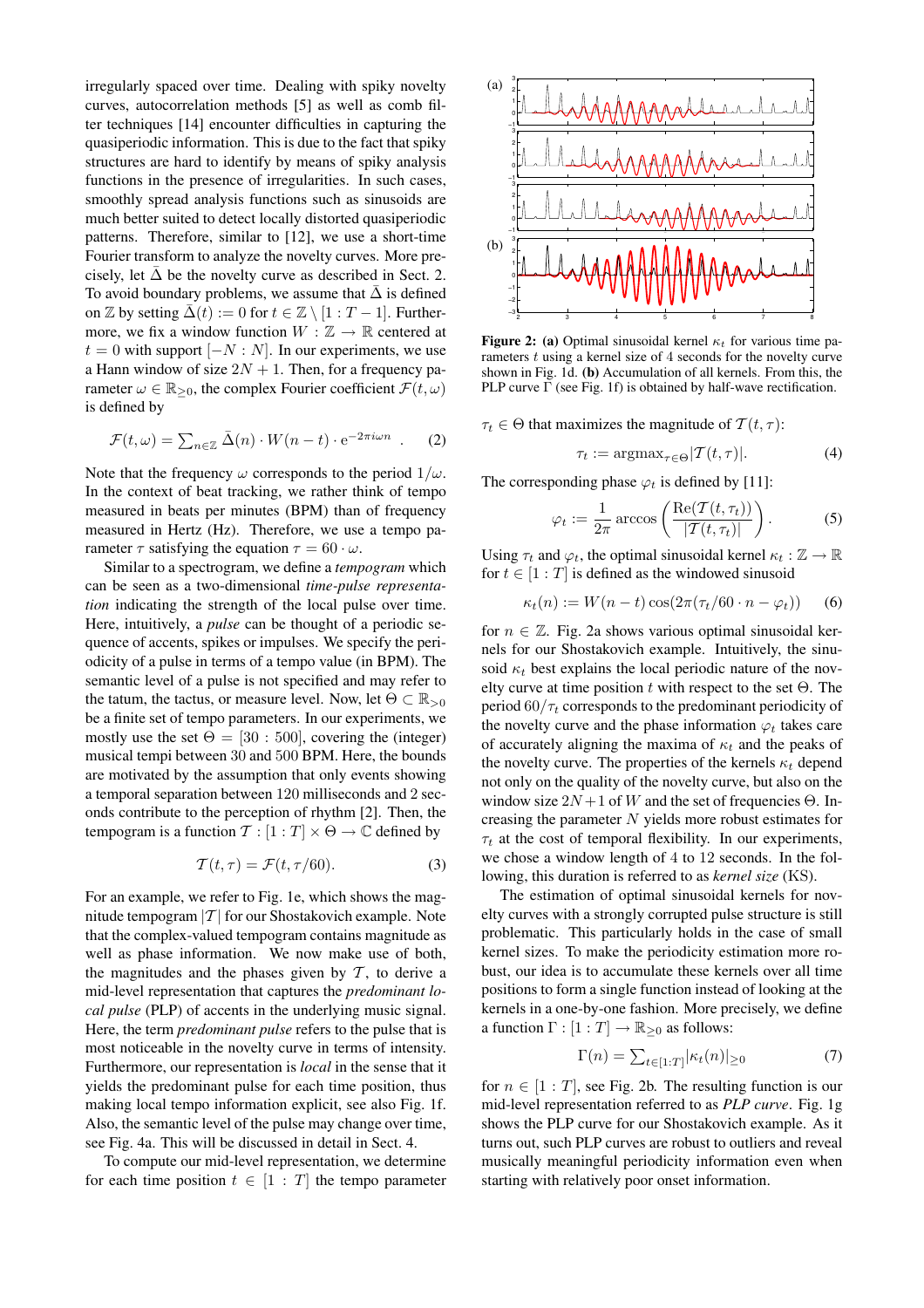

**Figure 3:** Excerpt of an orchestral version conducted by Ormandy of Brahms's Hungarian Dance No. 5. The score shows measures 26 to 38 in a piano reduced version. **(a)** Novelty curve Δ̄, tempogram derived from Δ̄, and estimated tempo. **(b)** PLP curve Γ, tempogram derived from Γ, and estimated tempo. **(c)** Ground-truth pulses, tempogram derived from these pulses, and estimated tempo. KS = 4 sec.

#### **4. DISCUSSION AND EXPERIMENTS**

In this section, we discuss various properties of our PLP concept and sketch a number of application scenarios by means of some representative real-world examples. We then give a quantitative evaluation on strongly distorted audio material to indicate the potential of PLP curves for accurately capturing local tempo information.

First, we continue the discussion of our Shostakovich example. Fig. 1a shows a piano-reduced score of the measures  $13 - 24$ . The audio recording (an orchestral version conducted by Yablonsky) has been temporally warped to possess a linearly increasing tempo starting with 216 BPM and ending at 265 BPM at the quarter note level. Firstly, note that the quarter note level has been identified to be the predominant pulse throughout the excerpt, see Fig. 1e. Based on this pulse level, the tempo has been correctly identified as indicated by Fig. 1f. Secondly, first beats in the 3/4 Waltz are played by non-percussive instruments leading to relatively soft and blurred onsets, whereas the second and third beats are played by percussive instruments. This results in some hardly visible peaks in the novelty curve shown in Fig. 1d. However, the beats on the quarter note level are perfectly disclosed by the PLP curve  $\Gamma$  shown in Fig. 1d. In this sense, a PLP curve can be regarded as a periodicity enhancement of the original novelty curve, indicating musically meaningful pulse onset positions. Here, the musical motivation is that the periodic structure of musical events plays a crucial role in the sensation of note changes. In particular, weak note onsets may only be perceptible within a rhythmic context.

As a second example, we consider Brahm's Hungarian Dance No. 5. Fig. 3 shows a piano reduced version of measures  $26 - 38$ , whereas the audio recording is an orchestral version conducted by Ormandi. This excerpt is very challenging because of several abrupt changes in tempo. Additionally, the novelty curve is rather noisy because of many weak note onsets played by strings. Fig. 3a shows the extracted novelty curve, the tempogram, and the extracted tempo. Despite of poor note onset information, the tempogram correctly captures the predominant eighth note pulse and the tempo for most time positions. A manual inspection reveals that the excerpt starts with a tempo of 180 BPM (measures  $26-28$ , seconds  $0-4$ ), then abruptly changes to 280 BPM (measures  $29 - 32$ , seconds  $4 - 6$ ), and continues with 150 BPM (measures  $33 - 38$ , seconds 6 − 18). Due to the corrupted novelty curve and the rather diffuse tempogram, the extraction of the predominant sinusoidal kernels is problematic. However, accumulating all these kernels smooths out many of the extraction errors. The peaks of the resulting PLP curve  $\Gamma$  (Fig. 3b) correctly indicate the musically relevant eighth note pulse positions in the novelty curve. At this point, we emphasize that all of the sinusoidal kernels have the same unit amplitude independent of the onset strengths. Actually, the amplitude of Γ indicates the confidence in the periodicity estimation. Consistent kernel estimations produce constructive interferences in the accumulation resulting in high values of Γ. Contrary, outliers or inconsistencies in the kernel estimations cause destructive interferences in the accumulation resulting in lower values of  $\Gamma$ . This effect is visible in the PLP curve shown in Fig. 3b, where the amplitude decreases in the region of the sudden tempo change. As noted above, PLP curves can be regarded as a periodicity enhancement of the original novelty curve. Based on this observation, we compute a second tempogram now based on the PLP instead of the original novelty curve. Comparing the resulting tempogram (Fig. 3b) with the original tempogram (Fig. 3a), one can note a significant cleaning effect, where only the tempo information of the dominant pulse (and its harmonics) is maintained. This example shows how our PLP concept can be used in an iterative framework to stabilize local tempo estimations. Finally, Fig. 3c shows the manually generated ground truth onsets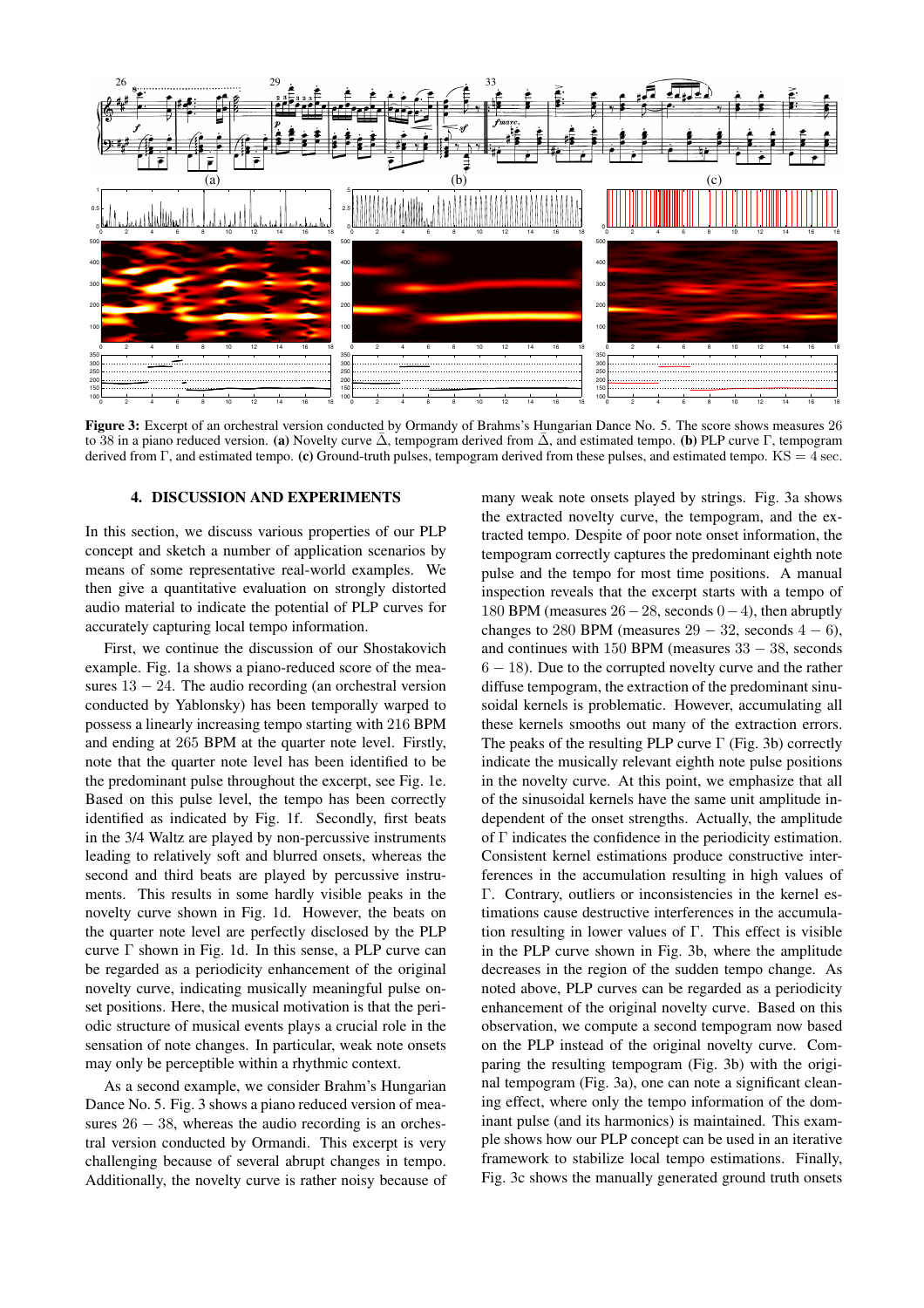

**Figure 4:** Beginning of the Piano Etude Op. 100 No. 2 by Burgmüller. Tempograms and PLP curves  $(KS = 4 \text{ sec})$  are shown for various sets Θ specifying the used tempo range (given in BPM). **(a)**  $\Theta = [30 : 500]$  (full tempo range). **(b)**  $\Theta = [40 : 180]$  (quarter note tempo range). **(c)**  $\Theta = [140 : 280]$  (eighth note tempo range). **(d)**  $\Theta = [350 : 500]$  (sixteenth note tempo range).

as well as the resulting tempogram (using the onsets as idealized novelty curve). Comparing the three tempograms of Fig. 3 again indicates the robustness of PLP curves to noisy input data and outliers.

In our final example, we look at the beginning of the Piano Etude Op. 100 No. 2 by Burgmüller, see Fig. 4. The audio recording includes the repetition and is played in a rather constant tempo. However, the predominant pulse level changes several times within the excerpt. The piece begins with four quarter note chords (measures  $1-2$ ), then there are some dominating sixteenth note motives (measures  $3 - 6$ ) followed by an eighth note pulse (measures 7 − 10). The change of the predominant pulse level is captured by the PLP curve as shown by Fig. 4a. We now indicate how our PLP concept allows for incorporating prior knowledge on the expected tempo range to exhibit information on different pulse levels. Here, the idea is to constrain the set Θ of tempo parameters in the maximization (4) of Sect. 3. For example, using a constrained set  $\Theta = [40 : 180]$  instead of the original set  $\Theta = [30 : 500]$ , one obtains the tempogram and PLP curve shown in Fig. 4b. In this case, the PLP curve correctly reveals the quarter note pulse positions as well as the quarter note tempo of 100 BPM. Similarly, using the set  $\Theta = [140 : 280]$  ( $\Theta = [350 : 500]$ ) reveals the eighth (sixteenth) note pulse positions and the corresponding tempos, see Fig. 4c (Fig. 4d). In other words, in the case there is a dominant pulse of (possibly varying) tempo within the specified tempo range Θ, the PLP curve yields a good pulse tracking on the corresponding pulse level.

In view of a quantitative evaluation of the PLP concept, we conducted a systematic experiment in the context of tempo estimation. To this end, we used a representative set of ten pieces from the RWC music database [7] consisting of five classical pieces, three jazz, and two popular pieces, see Table 1 (first column). The pieces have different instrumentations containing percussive as well as nonpercussive passages of high rhythmic complexity. In this experiment, we investigated to what extend our PLP concept is capable of capturing local tempo deviations. Using the MIDI files supplied by [7], we manually determined the pulse level that dominates the piece. Then, for each MIDI file, we set the tempo to a constant value with regard

to the respective dominant pulse level,  $\frac{1}{1}$  see Table 1 (second and third columns). The resulting MIDI files are referred to as *original MIDIs*. We then temporally distorted the MIDI files by simulating strong local tempo changes such as ritardandi, accelerandi, and fermatas. To this end, we divided the original MIDIs into 20-seconds segments and then alternately applied to each segment a continuous speed up or slow down (referred to as *warping procedure*) so that the resulting tempo of the dominant pulse fluctuates between  $+30\%$  and  $-30\%$  of the original tempo. The resulting MIDI files are referred to as *distorted MIDIs*. Finally, audio files were generated from the original and distorted MIDIs using a high-quality synthesizer.

To evaluate the tempo extraction capability of our PLP concept, we proceed as follows. Given an original MIDI, let  $\tau$  denote the tempo and let  $\Theta$  be the set of integer tempo parameters covering the tempo range of  $\pm 40\%$  of the original tempo  $\tau$ . This coarse tempo range reflects the prior knowledge of the respective pulse level (in this experiment, we do not want to deal with tempo octave confusions) and comprises the tempo values of the distorted MIDI. Based on  $\Theta$ , we compute for each time position t the maximizing tempo parameter  $\tau_t \in \Theta$  as defined in (4) of Sect. 3 for the original MIDI using various kernel sizes. We consider the local tempo estimate  $\tau_t$  correct, if it falls within a 2% deviation of the original tempo  $\tau$ . The left part of Table 1 shows the percentage of correctly estimated local tempi for each piece. Note that, even having a constant tempo, there are time positions with incorrect tempo estimates. Here, one reason is that for certain passages the pulse level or the onset information is not suited or simply not sufficient for yielding good local tempo estimations, e. g., caused by musical rests or local rhythmic offsets. For example, for the piece C022 (Brahms's Hungarian Dance No. 5), the tempo estimation is correct for 74.5% of the time parameters when using a kernel size (KS) of 4 sec. Assuming a constant tempo, it is not surprising that the tempo estimation stabilizes when using a longer kernel. In case of C022, the percentage increases to  $85.4\%$  for KS = 12 sec.

<sup>&</sup>lt;sup>1</sup> In this experiment, we make the simplistic assumption that the predominant pulse does not change throughout the piece. Actually, this is not true for most pieces such as C003 (Beethoven's Fifth), C022 (Brahms's Hungarian Dance No. 5), or J001 (Nakamura's Jive).